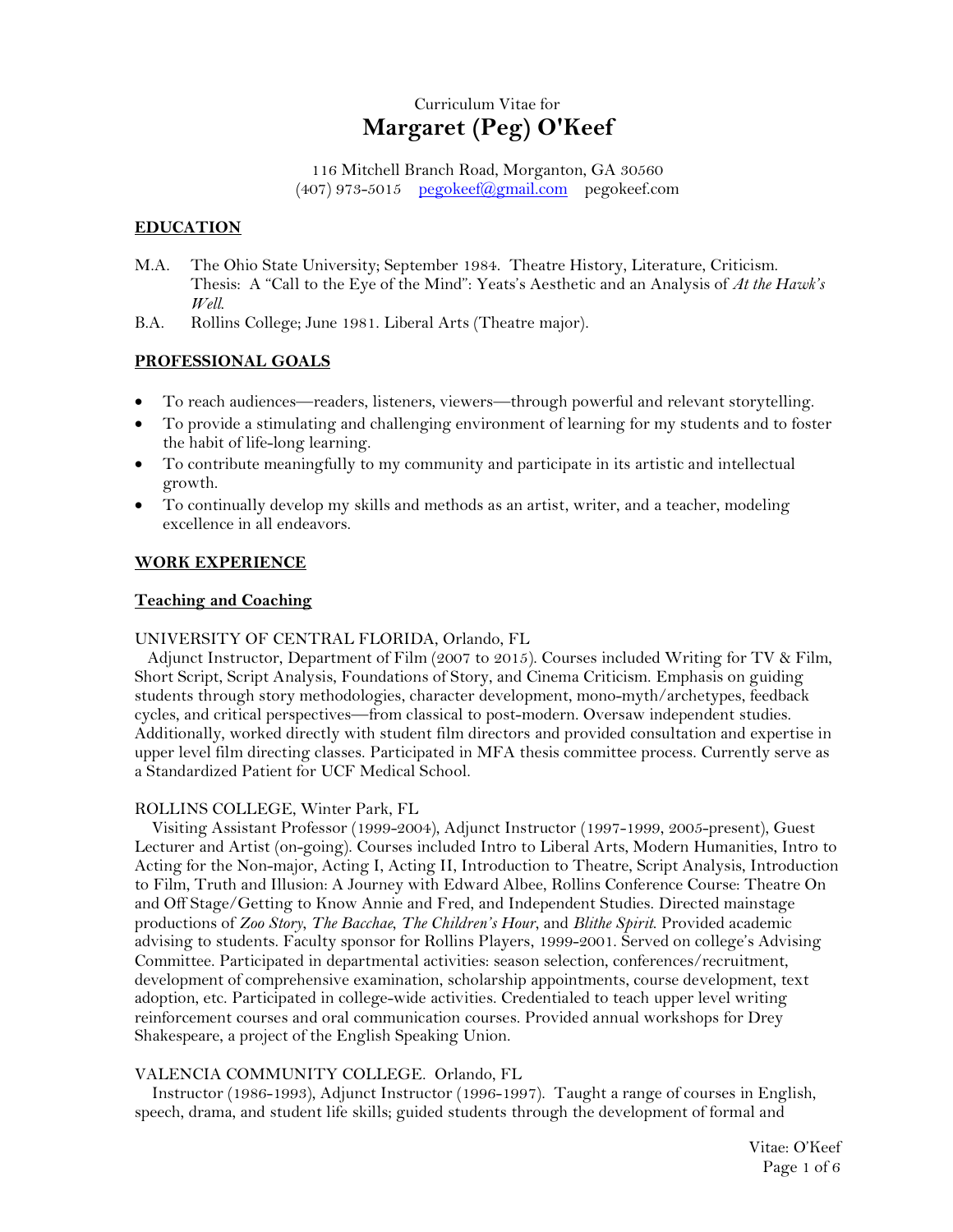informal communications; directed mainstage productions of *La Bête* and *Crimes of the Heart*; sponsored International Students Association; created plans to accommodate students facing special challenges (e.g., gifted, phobic, English as second language, etc.); organized special events/presentations; liaised with community organizations; participated in SACS evaluation.

#### THE OHIO STATE UNIVERSITY. Columbus, OH

 Graduate Teaching Assistant (1982-1984). Assisted major professor in Theatre 100 (survey course) lecture sections; taught five tutorials (approximately 30 students each) weekly; developed quizzes, written assignments, grading. Also represented Theatre Department graduate students on University Graduate Committee, which oversaw governance of all graduate school issues and students.

### **Creative Endeavors and Project Management**

#### WRITER, CONSULTANT, AND PROJECT MANAGER. Varied locations

 Through Peg O'Keef Creative Endeavors, contribute to the development and honing of creative and/or corporate message. With Q Media Productions, develop audio and video tours for clients, including Holocaust Museum Houston, Texas Historical Commission, Barry University, Exploration Tower at Port Canaveral, American Undersea Warfare Center, MossRehab "All About Art," Modernism Museum Mount Dora, Morikami Museum and Japanese Gardens, Ringling Museum of Art, Japanese Tea Garden of Golden Gate Park, Fantasy of Flight, and Nehrling Gardens. At Fantasy of Flight, developed immersive visitor experiences: "Real Florida," "Rosie: A Riveting Experience," and "How to Wing Walk in Eight Easy Lessons." Project Management provided for Q Media, Fantasy of Flight, and others. Developed and presented training component to the Public Defenders Office of 9<sup>th</sup> Circuit Court. Trained in audio description for low/no vision. Other related activities included in "Publications" section.

#### ENZIAN THEATRE/FLORIDA FILM FESTIVAL. Maitland, FL (1994-present)

 Festival Co-director (2001-2002), Executive Director (2004-2005 and 1998-1999), Director of Special Projects (1997), Managing Director (1994, 1995). As Executive Director, oversaw all aspect of non-profit arts organization, including programming, finances, grants, marketing, personnel, and operations. During my tenure as Executive Director, Enzian experienced greatest growth in both endowment and programming in its then-15-year history. As Director of Special Projects, oversaw development of all collateral materials, student works, seminars, and special events. As Managing Director and Festival Co-director, contributed directly to all aspects of the film festival. Have participated for many years in film selection (emphasis on documentary films) for film festivals.

#### CHAPMAN/LEONARD STUDIO EQUIPMENT CO. Orlando, FL (1995-1997)

 Studio Director of Operations. Oversaw all aspects of daily operation of a 9,000 square foot soundstage facility, including marketing, negotiation, insurance, contracts, billing, and client services; attended industry trade shows marketing stage and camera support equipment; developed administrative systems; served as company representative to US market east of the Rockies; represented company in industry organizations (FMPTA, CFFC, FFCA, ITVA).

### THEATRE DOWNTOWN, INC. Orlando, FL (1987-1999)

 Cofounder, Past President, Board Member, Contributing Artist. Oversaw and guided organizational development; developed policy manual and business plan; coordinated and prepared grants/fundraising materials; guided marketing development; oversaw production, artistic policy, and personnel selection; liaised in local government/private industry relations; contributed to productions as director, actor, or other creative role.

#### ASSESSMENT DESIGNS, INTL. (WILSON LEARNING). Orlando, FL (1981-1982, 1984-1987)

 Material Coordinator, Trainer, Administrator. Developed assessment, testing, and training programs for executive, middle management, and public service (specifically police and fire departments) skill identification; performed job analysis of positions in a wide range of industries;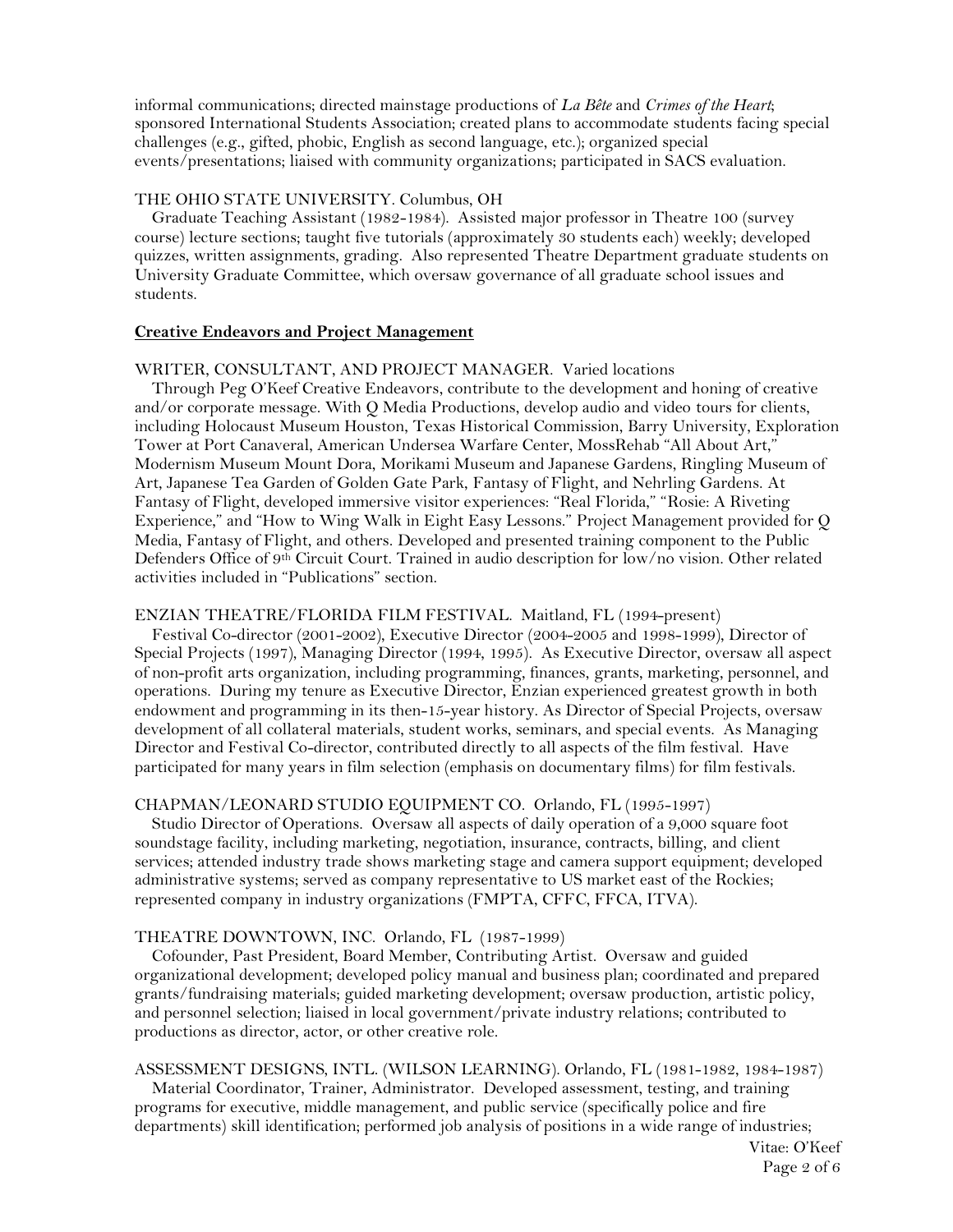developed job simulation exercises, training scripts, and video; administered "trainer training" and developed training modules, both job specific and generic. Clients included Digital Equipment Corp.; Coca-Cola USA and Bottling; Halliburton; Orlando, New York City, and Boston Police Departments; Federal Bureau of Investigation; GAO; and General Motors.

#### **SELECTED PERFORMANCE/PRODUCTION EXPERIENCE**

#### **Representative Acting Roles (partial list since 1994)**

*Long Day's Journey into Night* Mary Tyrone Mad Cow Theatre *Our Town* Stage Manager Annie Russell Theatre *Ladies of Eola Heights* Opal Abbey Theatre *Something's Weird in Weeki Wachee* Patricia Pattershaw Orlando Intl. Fringe Festival *33 Variations* Katherine Beth Marshall Presents *August: Osage County* **Violet** Mad Cow Theatre *Peg O'Keef Fixes the World* Peg **Peg C'A'** Orlando Intl. Fringe Festival *Who's Afraid of Virginia Woolf?* Martha Mad Cow Theatre *Parallel Lives* Beverly Coyle Seminole College and others *Bathory* Elizabeth Bathory Empty Spaces Theatre Co. *Ubu Roi* Mere Ubu Empty Spaces Theatre Co. *The Constant Wife* Mrs. Culver Mad Cow Theatre *A Delicate Balance* **Agnes** Agnes Mad Cow Theatre *Our Town* Stage Manager Mad Cow Theatre *Happy Days* Winnie Mad Cow Theatre *Long Day's Journey into Night* Mary Tyrone Theatre Downtown *Under Milk Wood* **Voice 1** Mad Cow Theatre *The Countess* Lady Eastlake Theatre Downtown *The Tempest* Antonia Theatre Downtown *Who's Afraid of Virginia Woolf?* Martha Theatre Downtown *Angels in America* (Parts 1 and 2) Hannah, et al. Civic Theatre of Central Florida *Three Tall Women* B Theatre Downtown *The Sisters Rosensweig* Sara Civic Theatre of Central Florida *The Crucible* **Elizabeth Proctor Theatre Downtown** *Dancing at Lughnasa* Maggie Mundy Theatre Downtown *Six Degrees of Separation* Ouisa Kittredge Theatre Downtown

*Eleemosynary* **Dorothea** Soulfire Traveling Medicine Show

# **Representative Directing (partial list since 1989)**

*Venus in Fur* Mad Cow Theatre *Antigone* Mad Cow Theatre *Zoo Story/The Sandbox* Rollins College *Blithe Spirit* Rollins College *The Children's Hour* Rollins College **The Bacchae** Rollins College *Indians* Theatre Downtown *The Grapes of Wrath* Theatre Downtown *The Road to Nirvana* Theatre Downtown *Orpheus Descending* Theatre Downtown *Camino Real* Tropical Theatre *Talking With* ... Tropical Theatre

*Crimes of the Heart* Valencia Community College *The Piano Lesson* Civic Theatre of Central Florida *La Bête* Valencia Community College *Cold Storage* University of Central Florida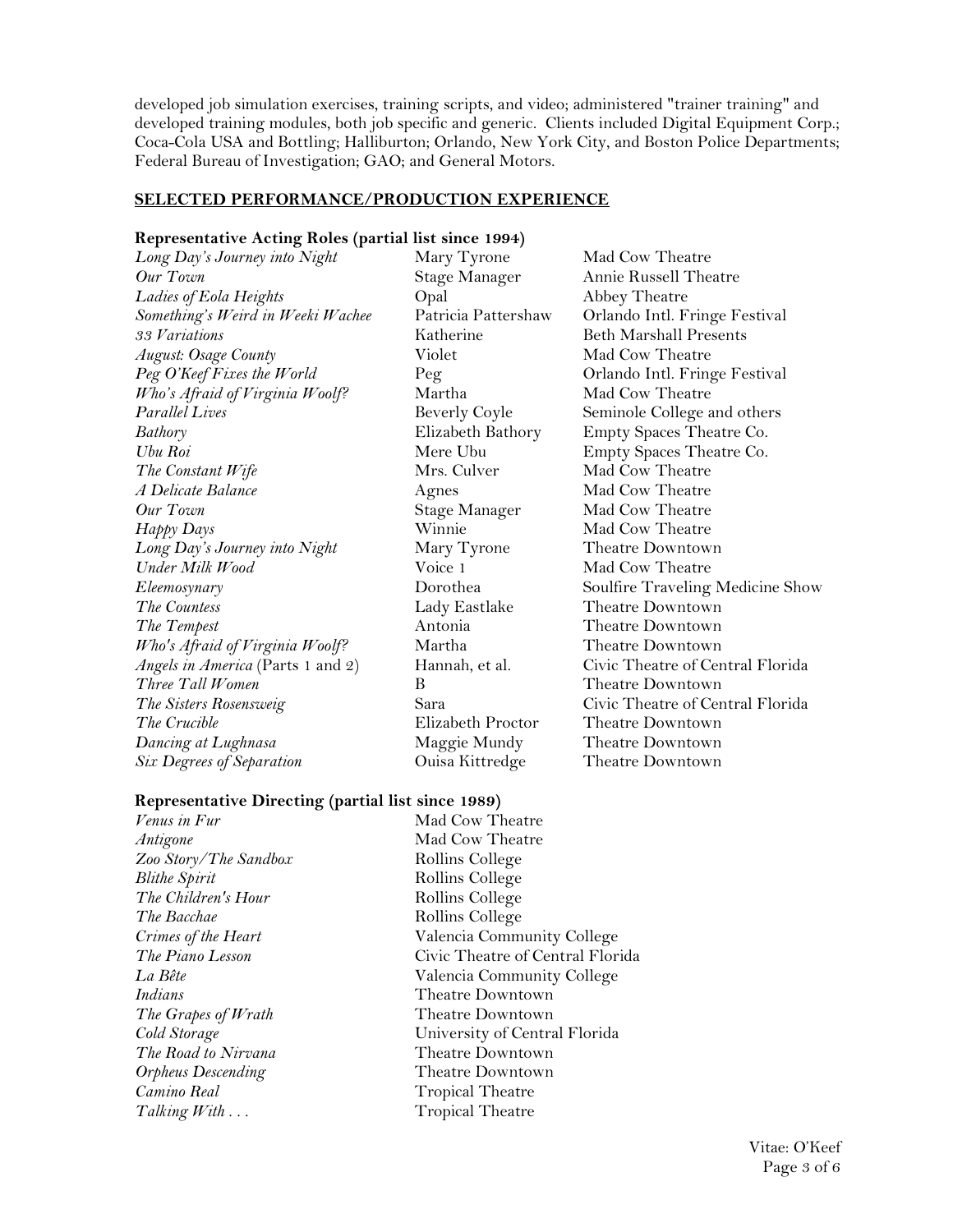# **Selected Electronic Media (Film/Television/Voice-Over)**

| featured/dir. Michael Trim                                    |
|---------------------------------------------------------------|
| lead/award-winning short/dir. Deanna Russo                    |
| lead role/UCF thesis film/dir. Brady Koch                     |
| feature role/dir. Bob DeRosa                                  |
| VO Narrator/ISO Prod./dir. Eric Breitenbach                   |
| VO Narrator/Black Lab Films/dir. E. Breitenbach               |
| Casting & VO (narr./character)/Harcourt Pub./dir. B. Goldberg |
| VO Narrator & Character/Haxan Films/dir. E. Sanchez           |
| VO Narrator/Haxan Films/dir. E. Sanchez                       |
| Lynn Thomas/Sweet Tea Productions/dir. Tag Purvis             |
| Claire/dir. Alicia Conway                                     |
| Delhi/Sweet Tea Productions/dir. Tag Purvis                   |
| 1/2 of Romantic Couple/Haxan Films./dir. Dan Myrick           |
|                                                               |

# **SELECTED LECTURES/PUBLICATIONS/PRESENTATIONS (partial list)**

- At Fantasy of Flight, co-wrote with Kermit Weeks, *We are the Past*: *Fantasy of Flight Audio Experience*, distributed on CD. Developed all interpretive signage and tours for aircraft collection. Developed and directed Entertainment Department.
- Contributed "… and she will be mine for life" to *Fiat Lux: Teaching at Rollins College*.
- Wrote Introduction to *Orlando at the Millenium: Eric Breitenbach Photographs*; commissioned by Mayor Glenda Hood
- For '15, '14, '13, '12, '11, '10, '09, '08, '07, '06, '03, '02, '01, '98,'96,'95, '94 Florida Film Festival, produced, co-wrote, and edited festival program (92-132 pages/4 color); produced Festival Gala/Awards Ceremony (wrote script, oversaw budget and all production aspects); produced/moderated Seminar Series (15 seminars)
- Moderated public interviews ("An Afternoon/Evening with . . ."): Susan Sarandon, Glenn Close, Cloris Leachman, Christopher Walken, Gena Rowlands, Fairuza Balk, Dennis Hopper, Karen Black, Seymour Cassel, Gabriel Byrne, Director Allison Anders, Cinematographer Haskell Wexler, and Producer Gale Anne Hurd
- Developed and presented "Finding the Spine and Casting" to the Disney Actors Cooperative, a group of Disney cast members devoted to developing their craft in legitimate theater. The lecture/workshop was designed to illuminate the director's perspective and was drawn from Harold Clurman's works
- Performed readings from Steinbeck's *Cannery Row* for University of Central Florida's Earth Day celebration
- Presented "How to Triumph Over Stagefright" workshop, Convention of Florida Storytellers
- Produced, wrote, and directed *Eden Bar*, a re-creation of an American expatriate's experience in a 1929 Weimar Republic cabaret, at Enzian Theatre
- Workshop "Sustained Gesture and Poetry as Natural Language on Stage" at University of Central Florida Department of Theatre three-day study of William Butler Yeats
- Organized and moderated Atlantic Center for the Arts off-site program at Valencia Community College featuring playwrights Mac Wellman and Len Jenkin
- Adjudicator for District and State Thespian festivals for multiple years
- Dozens of speaking engagements addressing arts/non-profit issues before chambers, Rotaries, civic leadership, and student organizations
- Cultural liaison for/with numerous educational and arts organizations, including Mad Cow Theatre, Enzian Theater, Rollins College, Valencia Community College, Atlantic Center for the Arts, Jewish Community Center, Daytona Beach Community College, Theatre Downtown, Civic Theatres of Central Florida, and United Arts of Central Florida
- Co-produced '94, '95, '96, '98, '99 Florida Film Festival Trailer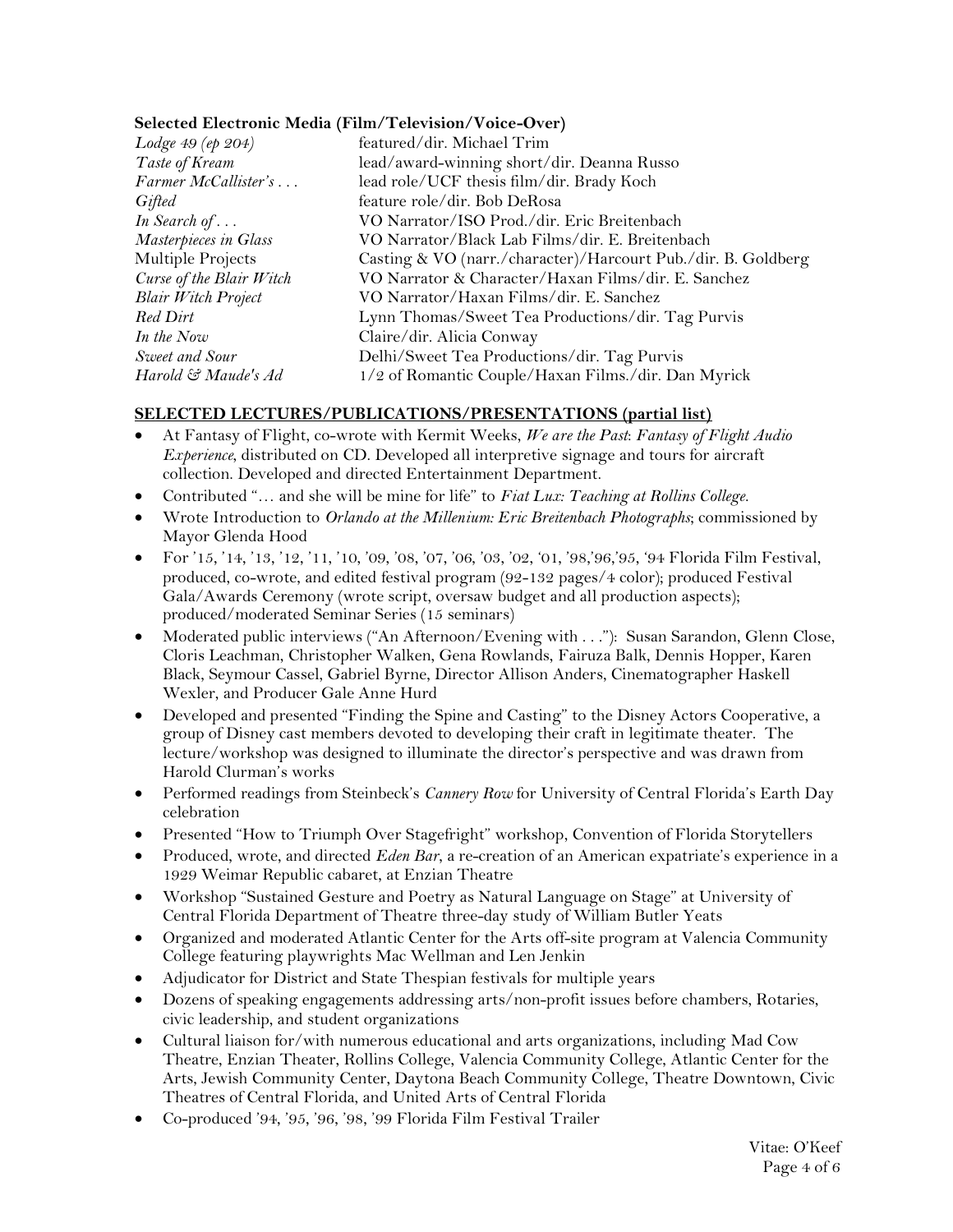# **GRANTSMANSHIP/FUNDRAISING**

# **Grants successfully written, defended, and administered** State of Florida, Department of Cultural Affairs, General Support Theatre Downtown (1992-1996): average 4K/year Enzian Theatre (1996-1998): average 6.5K/year State of Florida, Department of Cultural Affairs, Cultural Institutions Program Enzian Theatre (Cycle 1999-2001): 26K/year Enzian Theatre (Cycle 2002-2005): 50K/year United Arts of Central Florida Mad Cow Theatre (2015 Operating Support), \$18,540 (250% increase from prior year) Theatre Downtown (1994-1996), average 2.5K/year Enzian Theatre (General Support 1995), 4K/year Enzian Theatre (Associates 1998-1999), 11K/year Enzian Theatre (Associates 2002-2003), 13K/year Enzian Theatre (Associates 2004-2005), 16K/year Enzian Theatre (Associates 2005-2006), 18K year Served as Grants Panelist 2006-2007 Dr. P. Philips Foundation Theatre Downtown project: *Grapes of Wrath*, 1K Orange County, Florida Florida Film Festival ('96-5K; '98-20K) TDT grant for FFF ('04-80K) TDT grant for FFF ('05-80K)

# **Other non-profit fundraising**

- Established and built membership mechanism at Theatre Downtown
- Increased endowment funding for Enzian Theatre from 5K to 100K in a twelve-month period. Oversaw reinvestment of funding to significantly increase yield
- Sourced, developed, and managed all cash and in-kind sponsorship for 1999 Florida Film Festival, value 256K. 2005 FFF: 134K cash

# **PROFICIENCIES**

- Cognizant and practiced in broad range of educational methodologies
- Exceptionally skilled in both oral and written communication
- Highly competent in proofreading and copy editing
- Experienced in public relations, especially in political and fundraising arenas
- Practiced in all aspects of arts management—budget specialist
- Versed in multiple computer applications using both major platforms (Mac/PC)
- Practiced and applied most acting techniques in studio and performance settings
- Trained in a broad range of movement and dance techniques
- Highly competent in vocal preparation and dialects
- Strong competencies in all aspects of theatre/film/video production

# **RECOGNITIONS**

"Student's Choice Award" Rollins College, 2001 and 2004.

"Best Actor"; *The Orlando Weekly* Readers' Poll 1997 and 1999.

"A Few Minutes with . . ."; full page profile in *The Orlando Sentinel*'s *Florida* magazine, 1994.

"Intriguing People"; *Central Florida Magazine*, January 1991.

"People to Watch"; *The Orlando Sentinel*'s annual arts supplement, 1990.